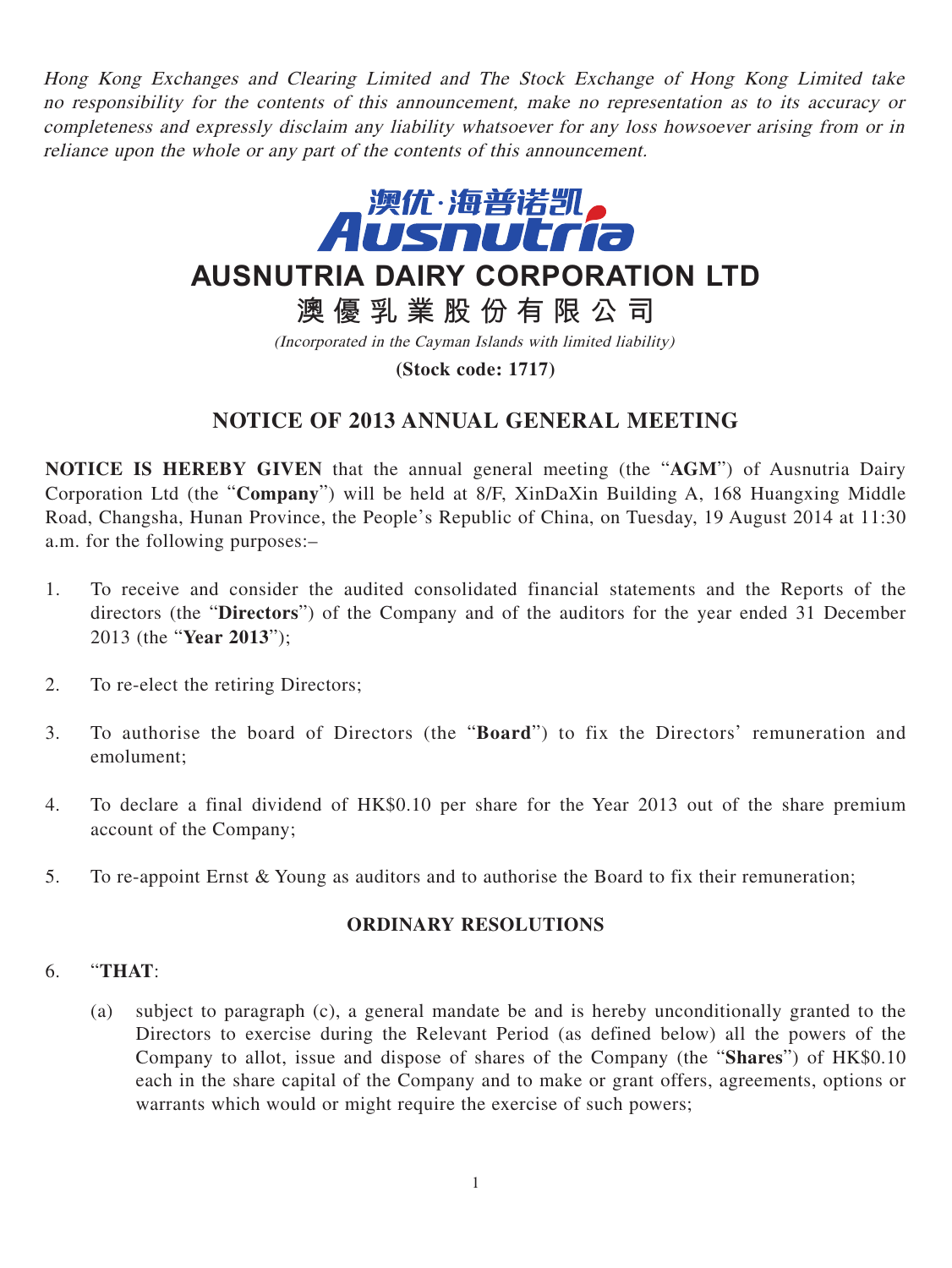- (b) the mandate in paragraph (a) shall authorise the Directors during the Relevant Period to make or grant offers, agreements and options which would or might require the exercise of such powers after the end of the Relevant Period;
- (c) the aggregate nominal value of share capital allotted or agreed conditionally or unconditionally to be allotted (whether pursuant to an option or otherwise) by the Directors pursuant to the mandate in paragraph (a), otherwise than pursuant to (i) a Rights Issue (as defined below), or (ii) any option scheme or similar arrangement for the time being adopted for the grant or issue to the officers and/or employees of the Company and/or any of its subsidiaries of shares or rights to acquire shares of the Company or (iii) any scrip dividend or similar arrangement pursuant to the articles of association of the Company from time to time, or (iv) any issue of Shares upon the exercise of rights of subscription or conversion under the terms of any warrants of the Company or any securities which are convertible into Shares, shall not exceed twenty per cent (20%) of the aggregate nominal amount of the share capital of the Company in issue at the date of this Resolution and the said mandate shall be limited accordingly; and
- (d) for the purpose of this Resolution:

"**Relevant Period**" means the period from the passing of this Resolution until whichever is the earliest of:

- (i) the conclusion of the next annual general meeting of the Company unless the mandate is renewed either unconditionally or subject to conditions by ordinary resolution passed at that meeting;
- (ii) the expiration of the period within which the next annual general meeting of the Company is required by the articles of association of the Company (the "**Articles of Association**") or the applicable laws of the Cayman Islands to be held; or
- (iii) the passing of an ordinary resolution by the shareholders of the Company (the "**Shareholders**") in a general meeting revoking or varying such mandate.

"**Rights Issue**" means an offer of Shares open for a period fixed by the Directors to holders of Shares or any class thereof on the register on a fixed record date in proportion to their then holdings of such Shares or class thereof (subject to such exclusion or other arrangements as the Directors may deem necessary or expedient in relation to fractional entitlements or having regard to any jurisdiction outside Hong Kong any restrictions or obligations under the laws of, or the requirements of any recognised regulatory body or any stock exchange in, any territory outside Hong Kong).";

### **7.** "**THAT:**

(a) a general mandate be and is hereby unconditionally granted to the Directors to exercise during the Relevant Period (as defined below) all the powers of the Company to purchase or otherwise acquire shares in the capital of the Company in accordance with all applicable laws and the requirements of the Rules Governing the Listing of Securities on The Stock Exchange of Hong Kong Limited, provided that the aggregate nominal amount of shares so purchased or otherwise acquired shall not exceed ten per cent (10%) of the aggregate nominal amount of the share capital of the Company in issue at the date of this resolution; and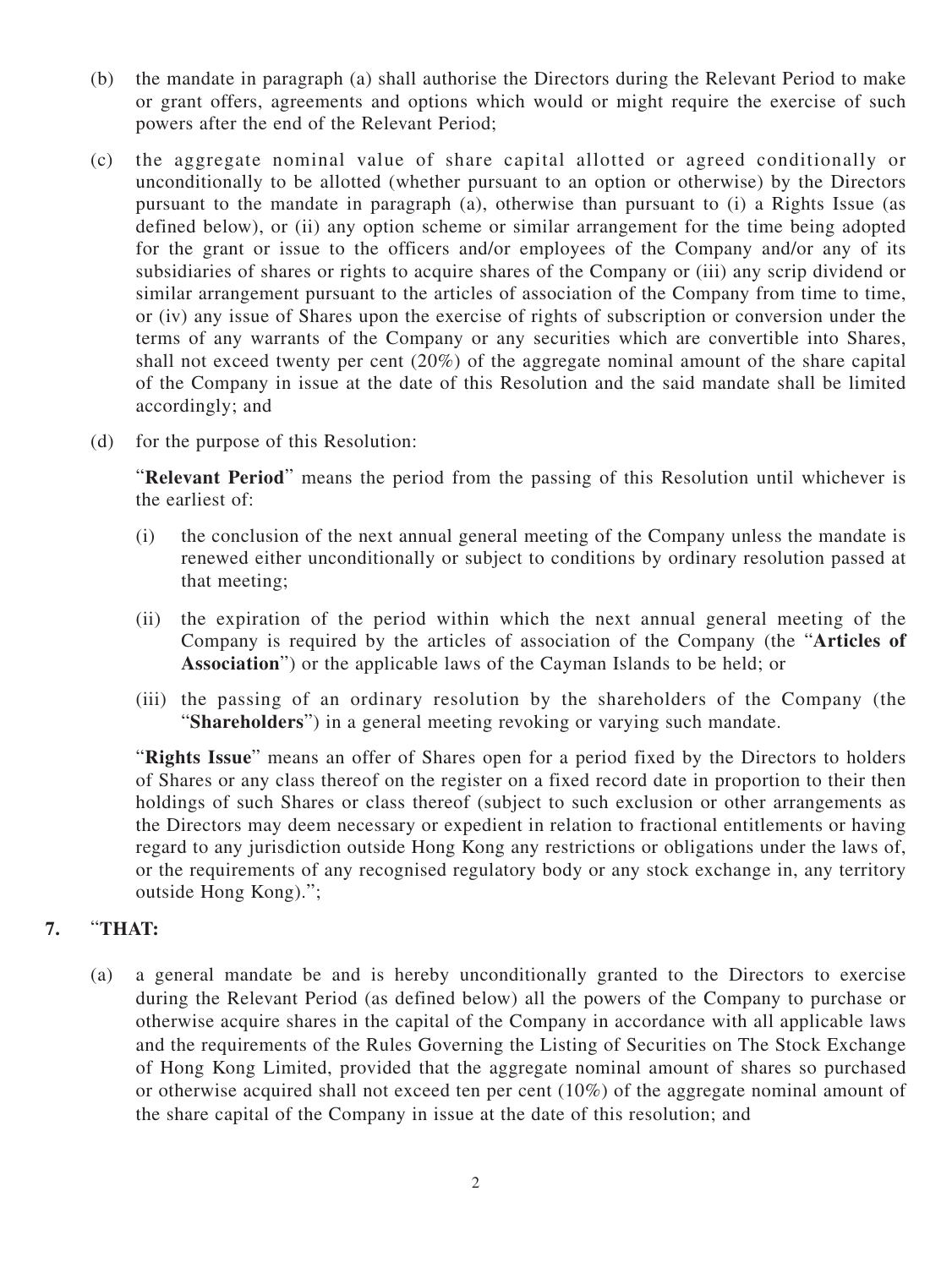(b) for the purpose of this Resolution;

"**Relevant Period**" means the period from the passing of this Resolution until whichever is the earliest of:

- (i) the conclusion of the next annual general meeting of the Company unless the mandate is renewed either unconditionally or subject to conditions by ordinary resolution passed at that meeting;
- (ii) the expiration of the period within which the next annual general meeting of the Company is required by the Articles of Association or the applicable laws of the Cayman Islands to be held; or
- (iii) the passing of an ordinary resolution by the Shareholders in a general meeting revoking or varying such mandate.";

## 8. "**THAT**:

conditional upon the passing of Resolutions 6 and 7 set out in the notice convening this meeting, the aggregate nominal amount of the shares which are purchased or otherwise acquired by the Company pursuant to Resolution 7 shall be added to the aggregate nominal amount of the shares which may be issued pursuant to Resolution 6."

> Yours faithfully By Order of the Board **Ausnutria Dairy Corporation Ltd Yan Weibin** Chairman

### Changsha City, People's Republic of China, 17 July 2014

Notes:

- 1. Any member entitled to attend and vote at the AGM is entitled to appoint one or more person(s) as his proxy to attend and vote instead of him. A proxy need not be a member of the Company.
- 2. To be valid, a form of proxy, together with the power of attorney or other authority, if any, under which it is signed, or a certified copy of that power of attorney, must be deposited not less than 48 hours before the time appointed for the holding of the AGM at the Company's branch share registrar, Computershare Hong Kong Investor Services Limited at 17M Floor, Hopewell Centre, 183 Queen's Road East, Wanchai, Hong Kong.
- 3. The register of members of the Company in Hong Kong will be closed from 15 August 2014 to 19 August 2014 (both dates inclusive) during which period no transfer of shares will be registered. To be qualified to attend the AGM, all transfers accompanied by the relevant share certificates must be lodged with the Company's branch share registrar, Computershare Hong Kong Investor Services Limited at 17M Floor, Hopewell Centre, 183 Queen's Road East, Wanchai, Hong Kong no later than 4:30 p.m. on 14 August 2014.